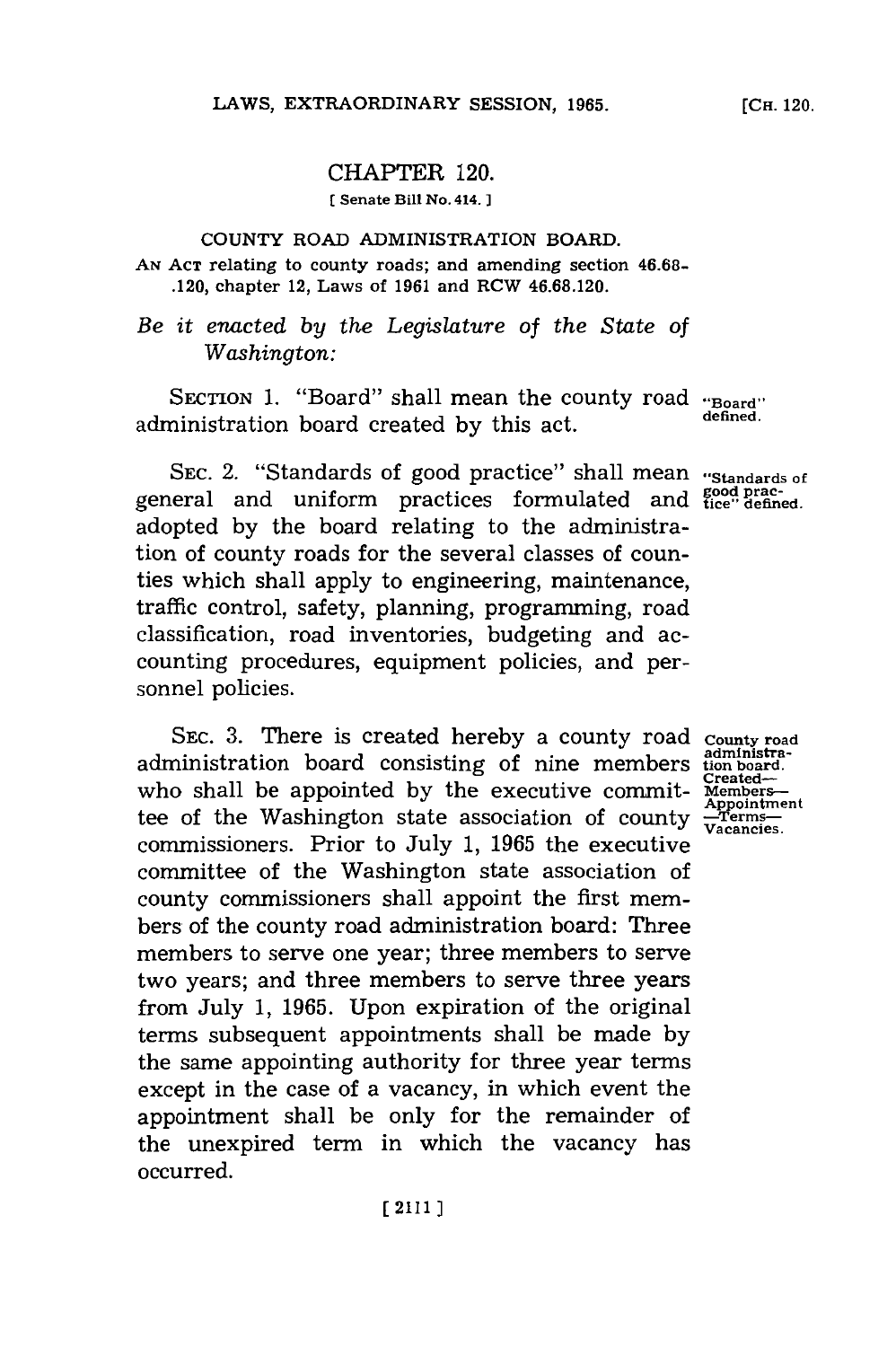**CH.** 120.]

**County road administration board. Qualifications.**

SEC. 4. Six members of the county road administration board shall be county commissioners and three members shall be county engineers. If any member, during the term for which he is appointed ceases to be either a county commissioner or a county engineer, as the case may be, his membership on the county road administration board is likewise terminated. Three members of the board shall be from counties of the following classes: Class **AA,** class **A,** or first class. Four members shall be from counties of the following classes: Second class, third class, fourth class, or fifth class. Two members shall be from counties of the following classes: Sixth class, seventh class, eighth class, or ninth class. Not more than one member of the board shall be from any one county.

**Board-Meet-ings-Chair-man-Rules and regulations.**

SEC. **5.** The annual meeting of the county road administration board shall be during the first week in July of each year at which time the board shall elect a chairman from its own membership who shall hold office for one year. Election as chairman shall not affect the member's right to vote on all matters before the board. The board shall meet at such other times as it deems advisable but at least once quarterly and shall from time to time adopt rules and regulations for its own govermnent and as may be necessary for it to discharge its duties and exercise its powers under this act.

**County road administration engineer-Appointment -Dutie-Qualifications -Term.**

SEc. **6.** The county road administration board shall appoint the county road administration engineer who shall be the chief administrative officer of the board and shall be responsible for carrying out the policies adopted **by** the board. The county road administration engineer shall be a licensed professional engineer with experience as a county engineer or as a chief assistant to a county engineer in Washington. He shall serve at the pleasure of the county road administration board.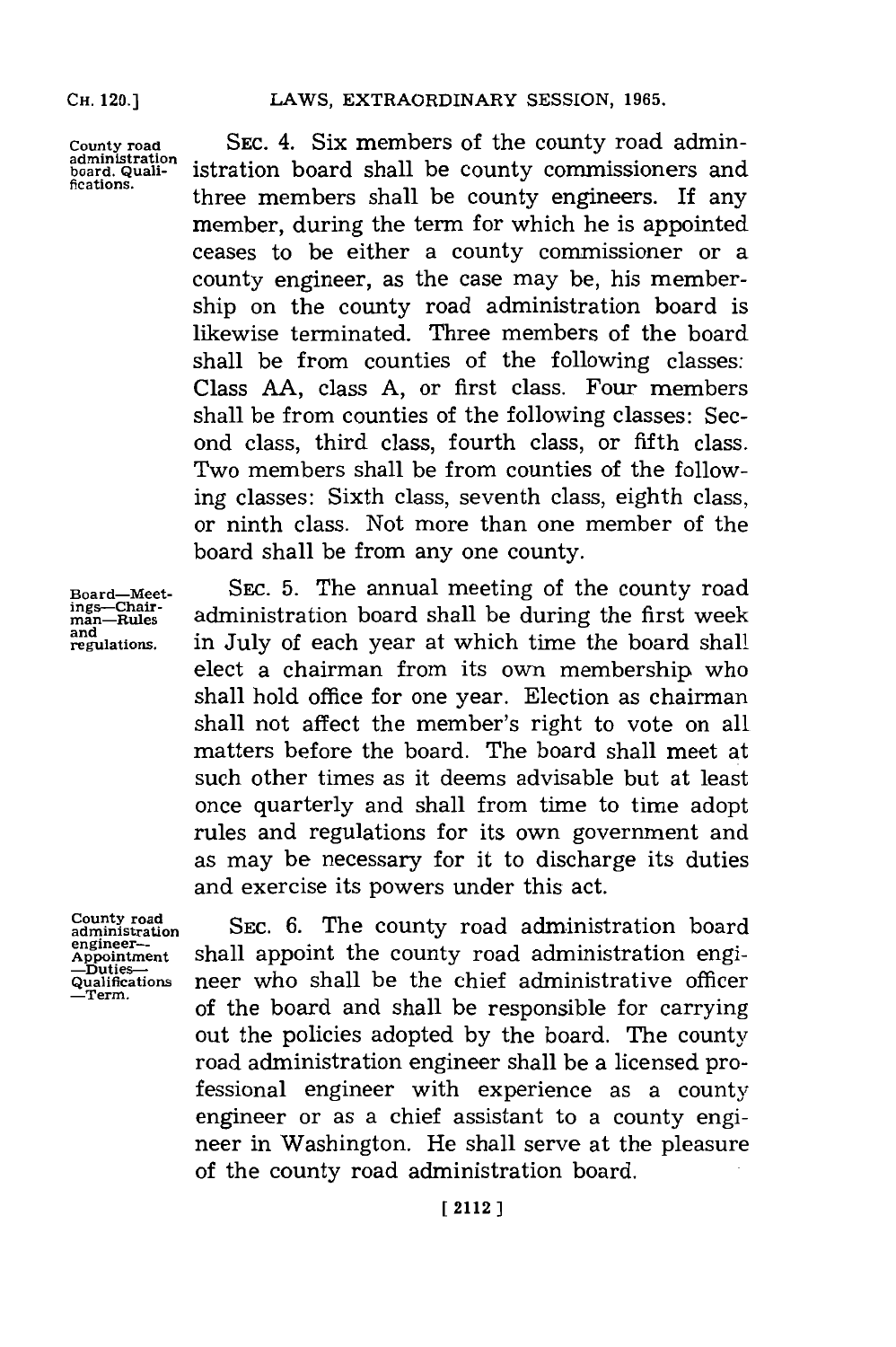SEC. 7. The county road administration board **Board**shall: **Duties.**

**(1)** Establish **by** regulation, standards of good practice for county road administration.

(2) Establish reporting requirements for counties with respect to the standards of good practice adopted **by** the board.

**(3)** Receive and review reports from counties and reports of the county road administration engineer to determine compliance with legislative directives and the standards of good practice adopted **by** the board.

(4) Report annually on the first day of July to the state highway commission and the joint committee on highways on the status of county road administration in each county. The annual report shall contain recommendations for improving administration of the county road programs.

**1111** Sec. 8. Members of the county road administration board shall receive no compensation for their **bursement for expenses.** service on the board, but shall be reimbursed for travel and other expenses incurred while attending meetings of the board or while engaged on other business of the board when authorized **by** the board to the extent of twenty dollars per day plus ten cents per mile.

SEC. 9. (1) The board prior to April 1st of each certificates of year shall transmit to the state treasurer certificates of good practice on behalf of the counties which during the preceding calendar year:

(a) Have submitted to the state highway commission or to the board all reports required **by** law or regulation of the board; and

**(b)** Have reasonably complied with provisions of law relating to county road administration and with the standards of good practice as formulated and adopted **by** the board.

**Board-Reim-**

**good practice -Awarded-When-Basis-County share of distributable tax moneys with-held, when.**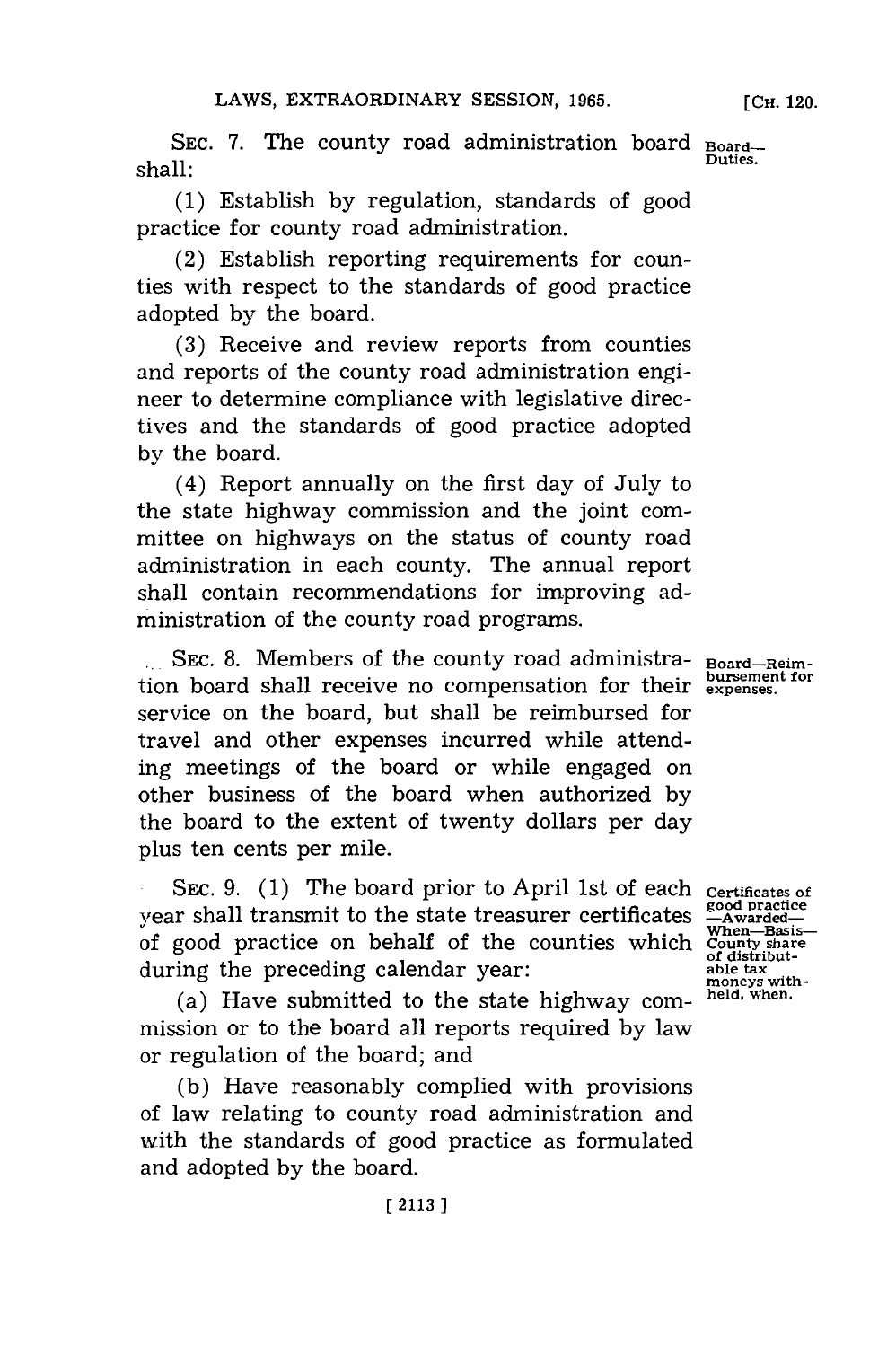**County road administration board. Certificates of good practice -Awarded-When-Basis-County share of distributable tax moneys with-held, when.**

(2) The board shall not transmit to the state treasurer a certificate of good practice on behalf of any county failing to meet the requirements of subsection **(1)** of this section, but the board shall in such case and before April 1st, notify the county and the state treasurer of its reasons for withholding the certificate.

**(3)** The state treasurer, upon receiving a notice that a certificate of good practice will not be issued on behalf of a county, shall, effective April 1st of such year, withhold from such county its share of motor vehicle fuel taxes distributable pursuant to RCW **46.68.120** until the board thereafter issues on behalf of such county a certificate of good practice or a conditional certificate. After withholding a certificate of good practice with respect to any county, the board may thereafter at any time issue such a certificate or a conditional certificate when the board is satisfied that the county has complied or is diligently attempting to comply with the requirements of subsection **(1)** of this section.

(4) Motor vehicle fuel taxes withheld from any county pursuant to this section shall not be distributed to any other county, but shall be retained in the motor vehicle fund to the credit of the county originally entitled thereto. Whenever the state treasurer receives from the board a certificate of good practice or a conditional certificate issued on behalf of such county he shall distribute to such county all of the funds theretofore retained in the motor vehicle fund to the credit of such county.

**Conditional certificate of good practice -Cancellation.**

SEC. 10. Whenever the board finds that a county has failed to submit the reports required **by** section **9** of this act, or has failed to comply with provisions of law relating to county road administration or has failed to meet the standards of good practice as formulated and adopted **by** the board, the board may in lieu of withholding a certificate of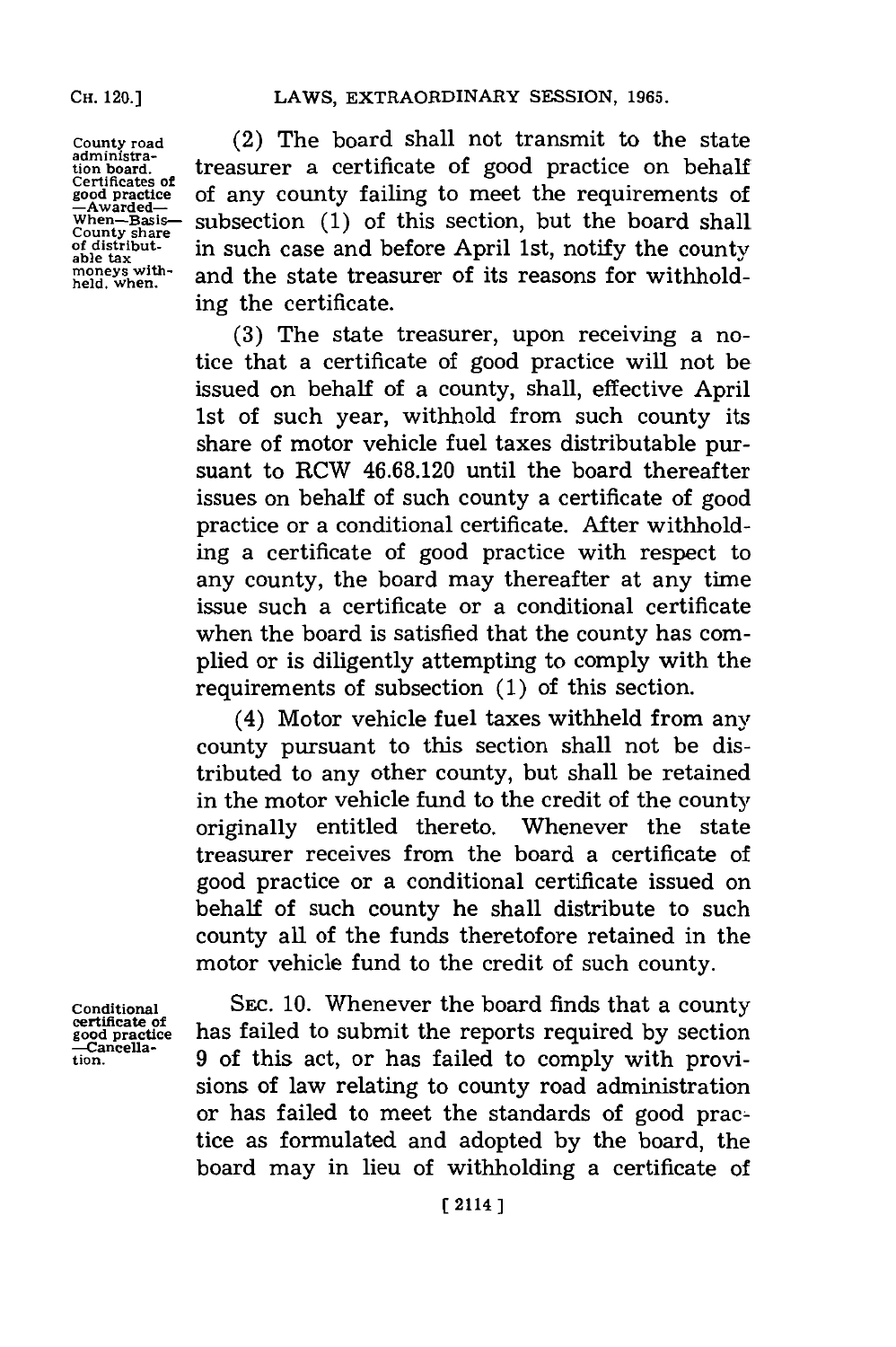good practice issue and transmit to the state treasurer on behalf of such county a conditional certificate which will authorize the continued distribution to such county of its share of motor vehicle fuel taxes. The issuance of such a conditional certificate shall be upon terms and conditions as shall be deemed **by** the board to be appropriate. In the event a county on whose behalf a conditional certificate is issued fails to comply with the terms and conditions of such certificate, the board may forthwith cancel such certificate notifying the state treasurer thereof. In such case the state treasurer shall thereafter withhold from such county its share of the motor vehicle fuel taxes as provided in section **9.**

SEc. **11. All** expenses incurred **by** the board including salaries of employees shall be paid upon voucher forms provided by the central budget source of agency or pursuant to a regular payroll signed **by** the chairman of the board and **by** the county road administration engineer. **All** expenses of the board shall be paid out of that portion of the motor vehicle fund allocated to the counties and withheld for use **by** the state highway commission and the county road administration board under the provisions of RCW **46.68.120(l),** as now or hereafter amended.

SEC. 12. Section 46.68.120, chapter 12, Laws of RCW 46.68.120 **1961** and RCW **46.68.120** are each amended to read as follows:

Funds to be paid to the counties of the state **Distribution** shall be subject to deduction and distribution as **amount in follows:**

**(1)** Three-fourths of one percent of such sums shall be deducted monthly as such sums accrue and set aside for the use of the state highway commission and the county road administration board for the supervision of work and expenditures of such counties on the county roads thereof: *Provided,* That

**Board-Expenses, proce-dure to pay- Source of**

**amended.**

**of net tax motor vehicle fund allocated to counties.**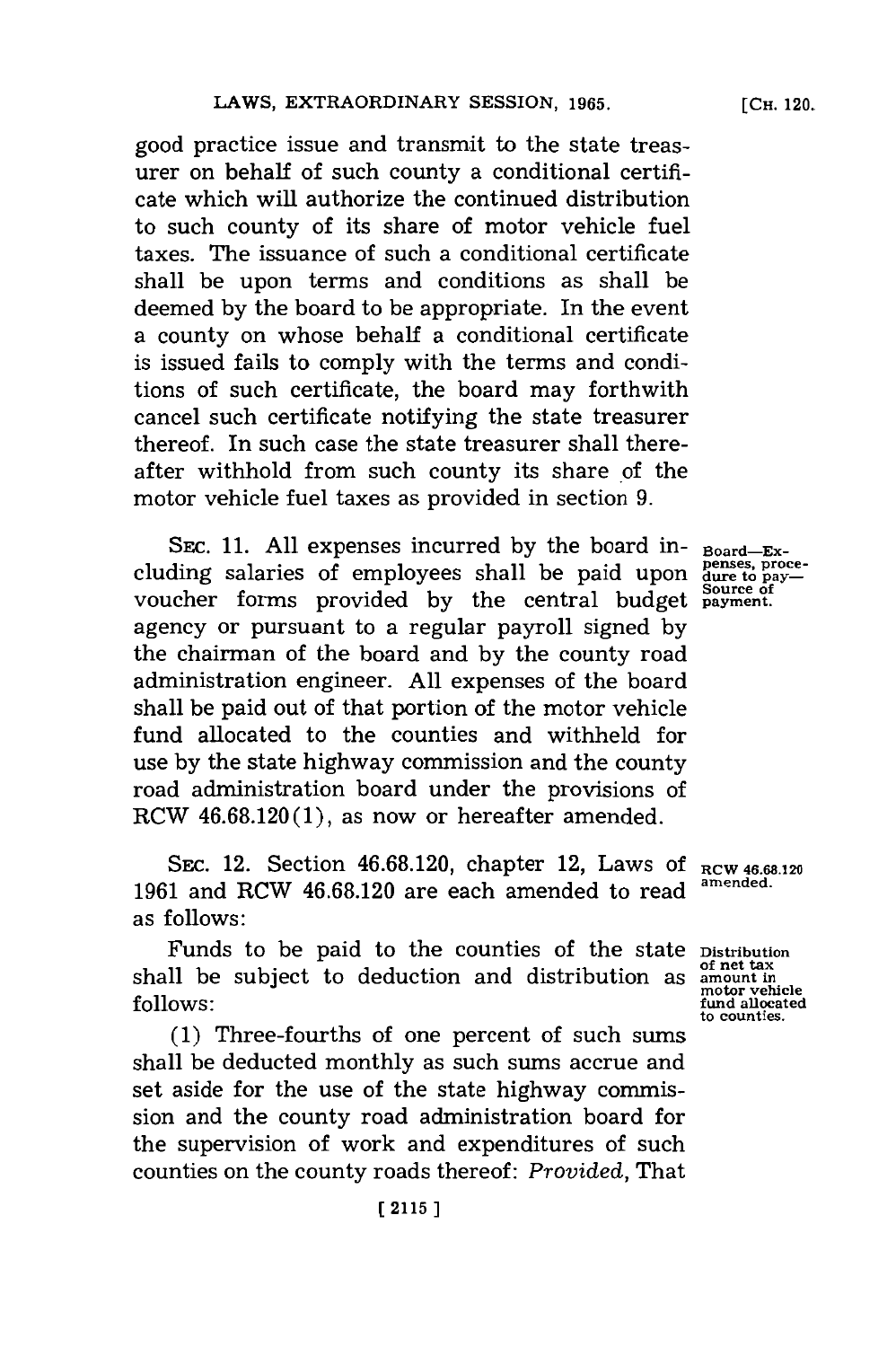**County road administration board. Distribution of net tax amount in motor vehicle fund allocated to counties.**

**CH.** 120.]

any moneys so retained and not expended shall be credited in the succeeding biennium to the counties in proportion to deductions herein made;

(2) **All** sums required to be repaid to counties composed entirely of islands shall be deducted;

**(3)** The balance remaining to the credit of counties after such deductions shall be paid to the several counties monthly, as such funds accrue, upon the basis of the following formula:

(a) Ten percent of such sum shall be divided equally among the several counties.

**(b)** Thirty percent shall be paid to each county in direct proportion that the sum of the total number of private automobiles and trucks licensed **by** registered owners residing in unincorporated areas and seven percent of the number of private automobiles and trucks licensed **by** registered owners residing in incorporated areas within each county bears to the total of such sums for all counties. The number of registered vehicles so used shall be as certified **by** the director of the department of licenses for the year next preceding the date of calculation of the allocation amounts. The director of the department shall first supply such information not later than the fifteenth day of February, **1956,** and on the fifteenth day of February each two years thereafter.

(c) Thirty percent shall be paid to each county in direct proportion that the product of the county's trunk highway mileage and its prorated estimated annual cost per trunk mile as provided in subsection (e) is to the sum of such products for all counties. County trunk highways are defined as county roads regularly used **by** school buses and/or rural free delivery mail carriers of the United States post office department, but not foot carriers. Determination of the number of miles of county roads used in each county **by** school buses shall be based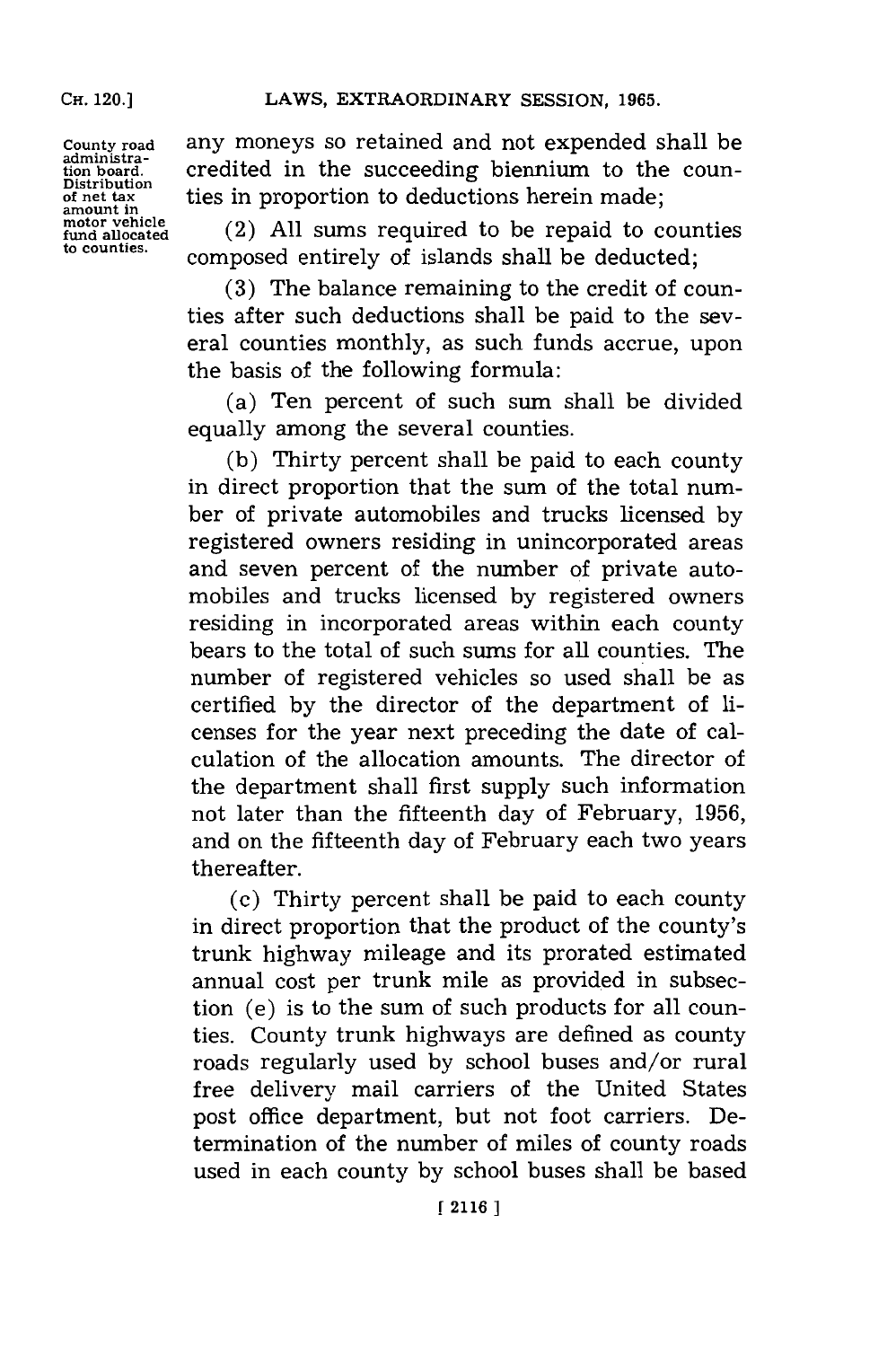solely upon information supplied **by** the superintendent of public instruction who shall on October **1, 1955** and on October 1st of each odd-numbered year thereafter furnish the state highway commission with a map of each county upon which is indicated the county roads used **by** school buses at the close of the preceding school year, together with a detailed statement showing the total number of miles of county highway over which school buses operated in each county during such year. Determination of the number of miles of county roads used in each county **by** rural mail carriers on routes serviced **by** vehicles during the year shall be based solely upon information supplied **by** the United States postal department as of January 1st of the even-numbered years.

**(d)** Thirty percent of such sum shall be paid to each of the several counties in the direct proportion that the product of the trunk highway mileage of the county and its "money need factor" as defined in subsection **(f)** is to the total of such products for all counties.

(e) Every four years, beginning with the **1958** allocation, the highway commission and the joint fact-finding committee on highways, streets and bridges shall reexamine or cause to be reexamined all the factors on which the estimated annual costs per trunk mile for the several counties have been based and shall make such adjustments as may be necessary. The following formula shall be used: One twenty-fifth of the estimated total county road replacement cost, plus the total annual maintenance cost, divided **by** the total miles of county road in such county, and multiplied **by** the result obtained from dividing the total miles of county road in said county **by** the total trunk road mileage in said county. For the purpose of allocating funds from the motor vehicle fund, a county road shall be de-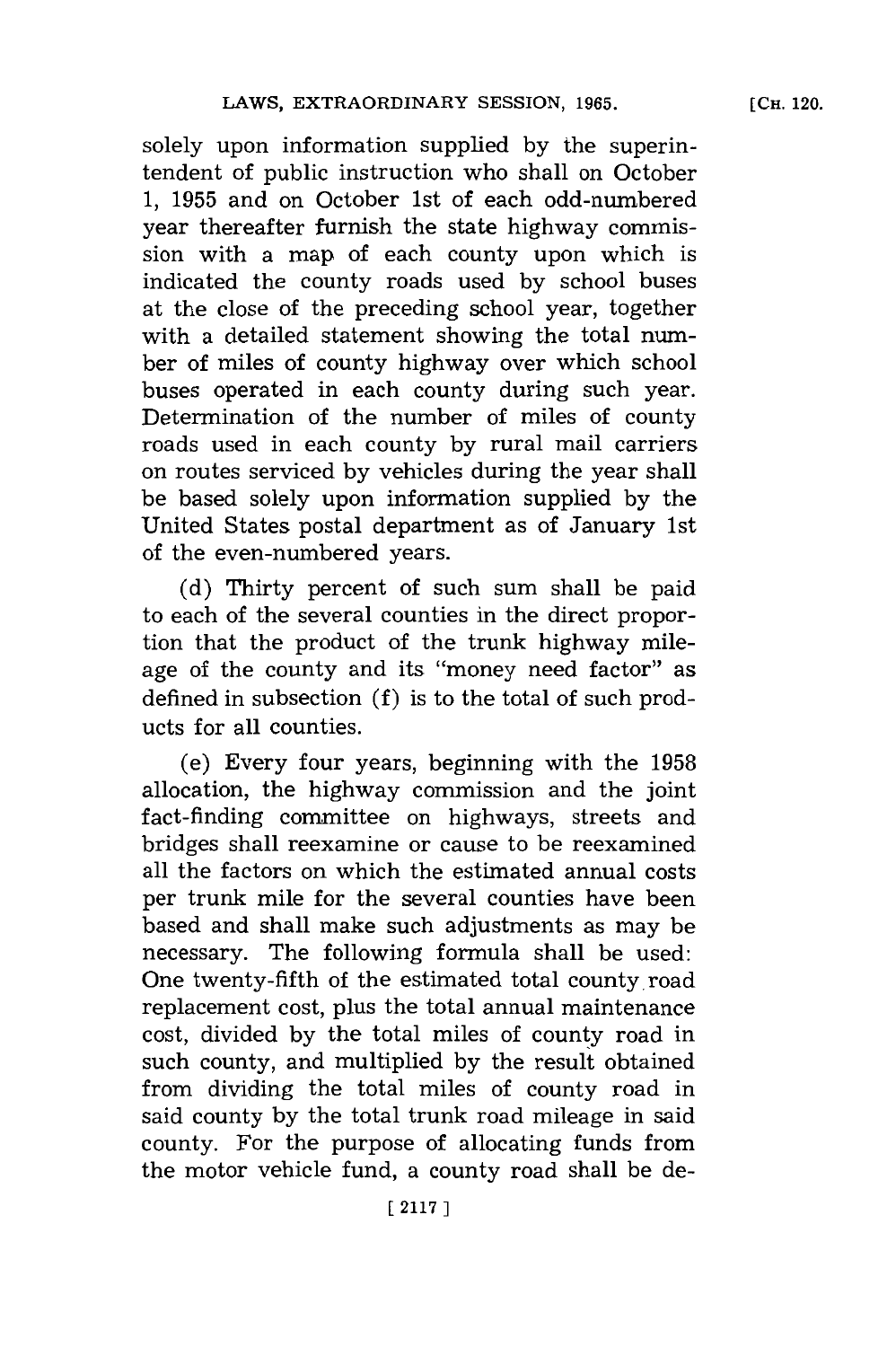**adiitration bution of net motor vehicle to counties.**

fined as one established as such by resolution or order of establishment of the board of county com**tax amount in** missioners. The first allocation of funds shall be based on the following prorated estimated annual costs per trunk mile for the several counties as **follows:**

|              | \$1,227.00 |
|--------------|------------|
|              | 1,629.00   |
| Benton       | 1,644.00   |
| Chelan       | 2,224.00   |
| Clallam      | 2,059.00   |
| Clark        | 1,710.00   |
| Columbia     | 1,391.00   |
| Cowlitz      | 1,696.00   |
| Douglas      | 1,603.00   |
| Ferry        | 1,333.00   |
| Franklin     | 1,612.00   |
| Garfield     | 1,223.00   |
| Grant        | 1,714.00   |
| Grays Harbor | 2,430.00   |
| Island       | 1,153.00   |
| Jefferson    | 2,453.00   |
| King         | 2,843.00   |
| Kitsap       | 1,938.00   |
| Kittitas     | 1,565.00   |
| Klickitat    | 1,376.00   |
| Lewis        | 1,758.00   |
| Lincoln      | 1,038.00   |
|              | 1,748.00   |
| Okanogan     | 1,260.00   |
| Pacific      | 2,607.00   |
| Pend Oreille | 1,753.00   |
| Pierce       | 2,276.00   |
| San Juan     | 1,295.00   |
| Skagit       | 1,966.00   |
| Skamania     | 2,023.00   |
|              | 2,269.00   |
| Spokane      | 1,482.00   |
|              |            |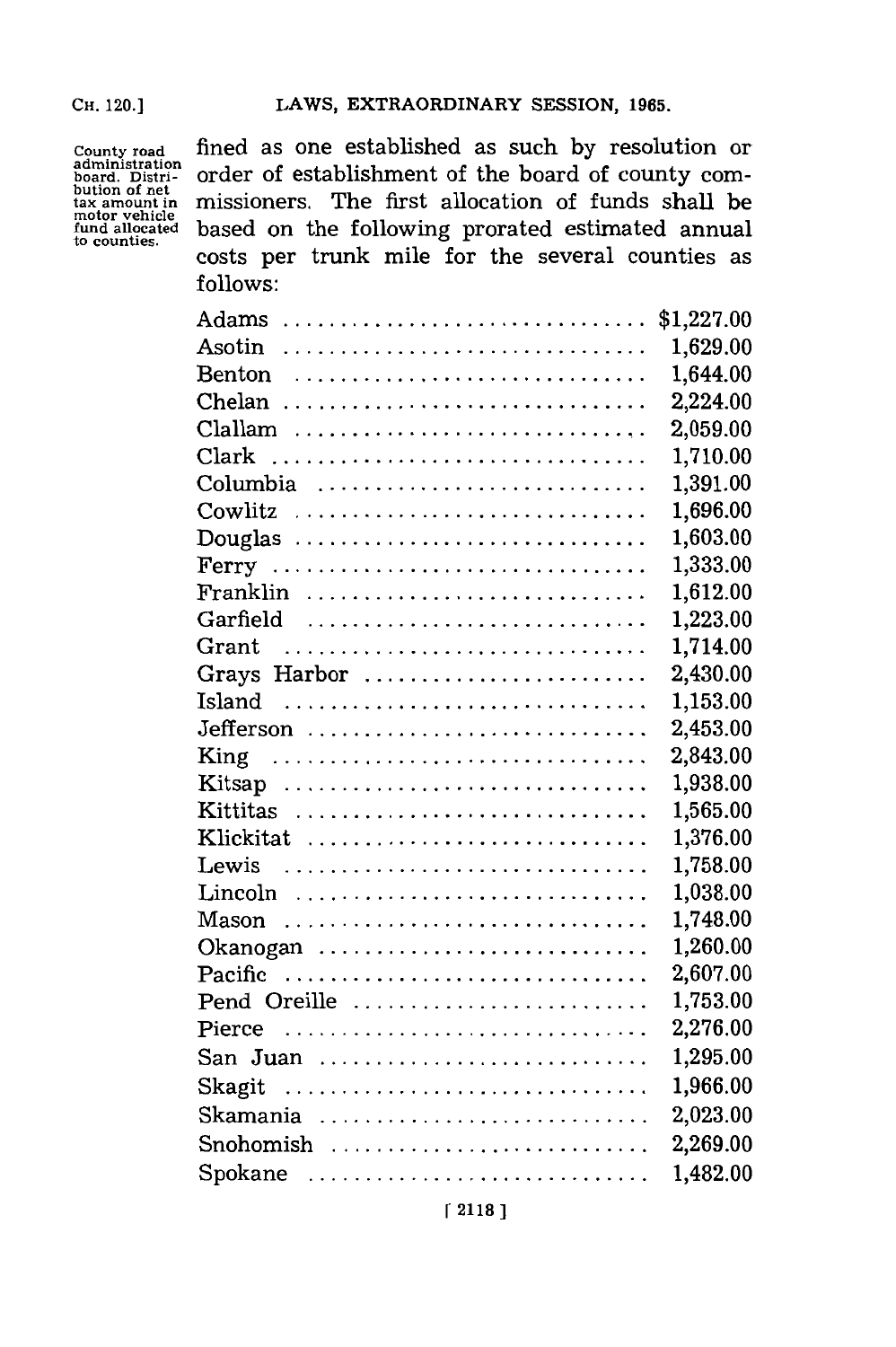| Whitman  1,454.00 |  |
|-------------------|--|
|                   |  |

*Provided, however,* That the prorated estimated annual costs per trunk mile in this subsection shall be adjusted every four years, beginning with the **1958** allocation **by** the highway commission on the basis of changes in the trunk and total county road mileage based on information supplied **by.** the superintendent of public instruction, the United States postal department and the annual reports of the county road departments.

**(f)** The "money need factor" for each of the several counties shall be the difference between the prorated estimated annual costs as listed above and the sum of the following three amounts divided **by** the county trunk highway mileage:

**1(1)** The equivalent of a ten mill tax levy on the valuation, as equalized **by** the state tax commission for state purposes, of all taxable property in the county road districts;

(2) One-fourth the sum of all funds received **by** the county from the federal forest reserve fund during the two calendar years next preceding the date of the adjustment of the allocation amounts as certified **by** the state treasurer; and

**(3)** One-half the sum of motor vehicle license fees and motor vehicle fuel tax refunded to the county during the two calendar years next preceding the date of the adjustment of the allocation amounts as provided in RCW **46.68.080.** These shall be as supplied to the highway commission **by** the state treasurer for that purpose. The tax commission and the state treasurer shall supply the in-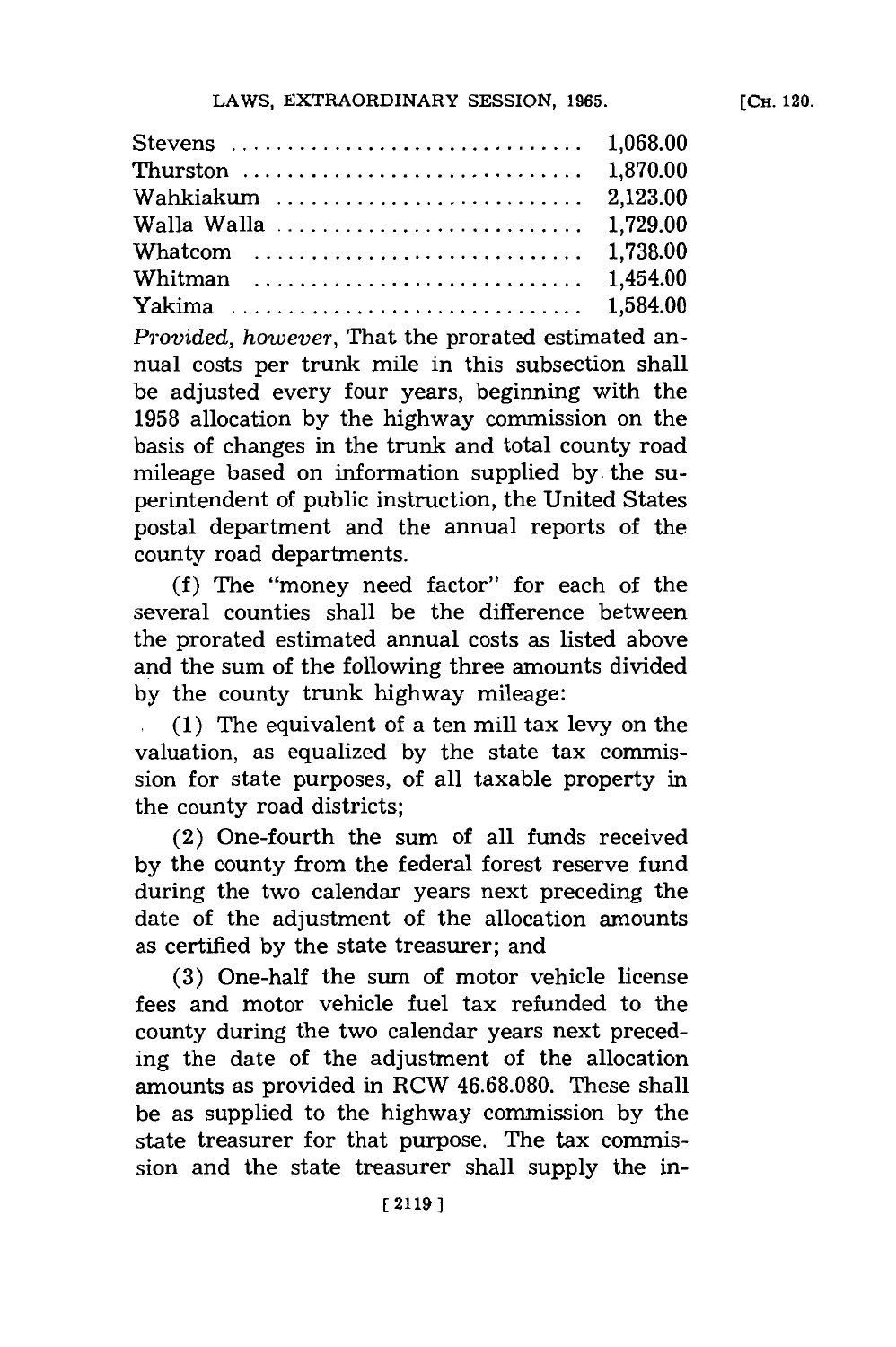**County road administration board. Distri-but ion of net tax amount in motor vehicle fund allocated to counties.**

formation herein requested on or before January **1, 1956** and on said date each two years thereafter.

The following formula shall be used for the purpose of obtaining the "money need factor" of the several counties: The prorated estimated annual cost per trunk mile multiplied **by** the trunk miles will equal the total need of the individual county. The total need minus the sum of the three resources set forth in subsection **(f)** shall equal the net need. The net need of the individual county divided **by** the total net needs for all counties shall equal the "money need factor" for that county.

**(g)** The state highway commission shall adjust the allocations of the several counties on March 1st of every even-numbered year based solely upon the sources of information hereinbefore required.

(h) The highway commission and the joint factfinding committee on highways, streets and bridges shall relog or cause to be relogged the total road mileages upon which the prorated estimated annual costs per trunk mile are based and shall recalculate such costs on the basis of such relogging and shall report their findings and recommendations to the legislature at its next regular session.

(i) The highway commission and the joint factfinding committee on highways, streets and bridges shall study and report their findings and recommendations to the legislature concerning the following problems as they affect the allocation of "motor vehicle fund" funds to counties:

**(1)** Comparative costs per trunk mile based on federal aid contracts versus those herein advocated.

(2) Average costs per trunk mile.

**(3)** The advisability of using either "trunk mileage" or "county road" mileage exclusively as the criterion instead of both as in this plan adopted.

(4) Reassessment of bridge costs based on current information and relogging of bridges.